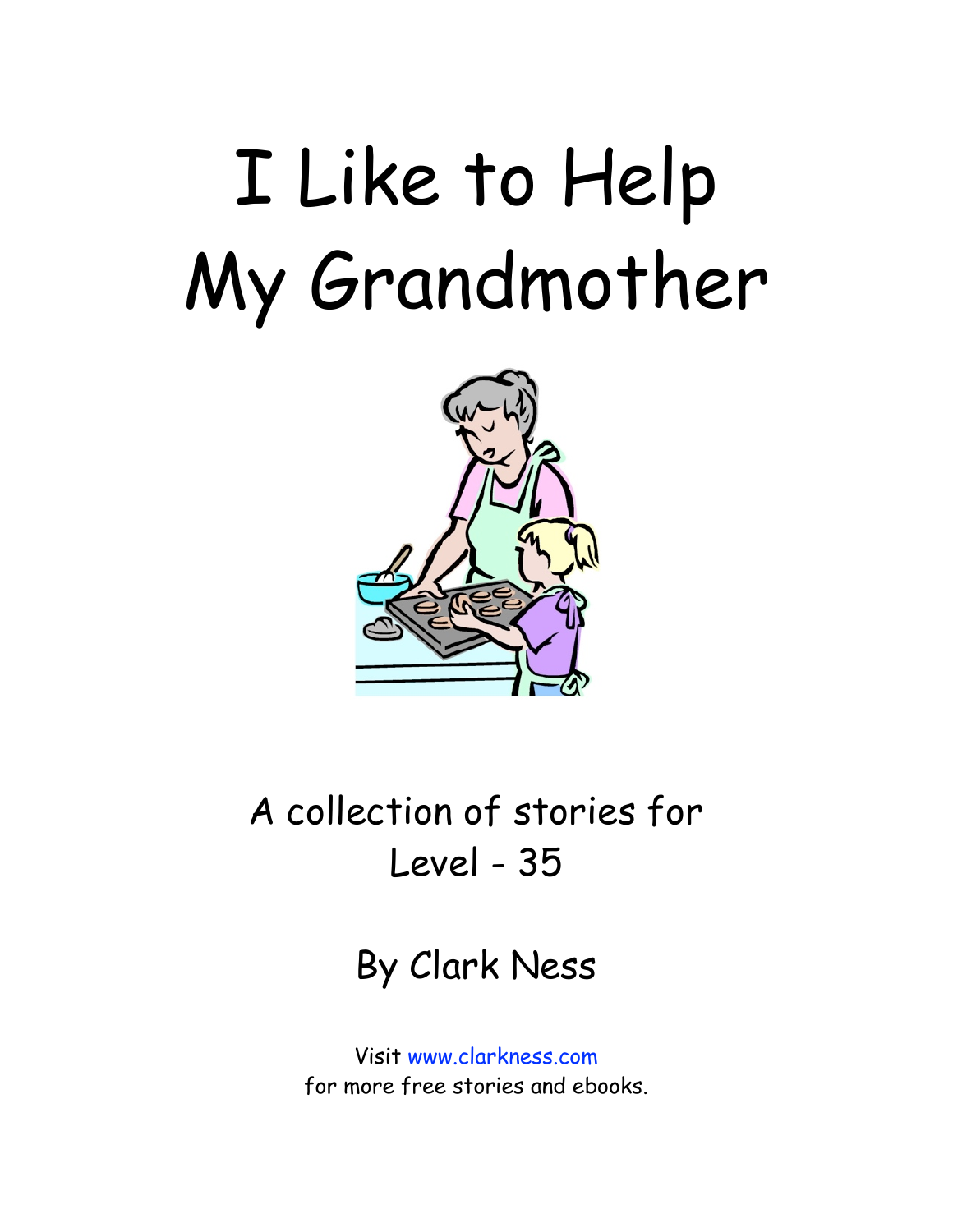

I Like to Help My Grandmother

I like to help my grandmother.

I help her do a lot of things.

I like to help her make cookies.

It is a neat thing to do with her.

We mix things together. We lay the cookies that need to be baked on a baking pan.

We bake them, and soon we have cookies to eat. Yum!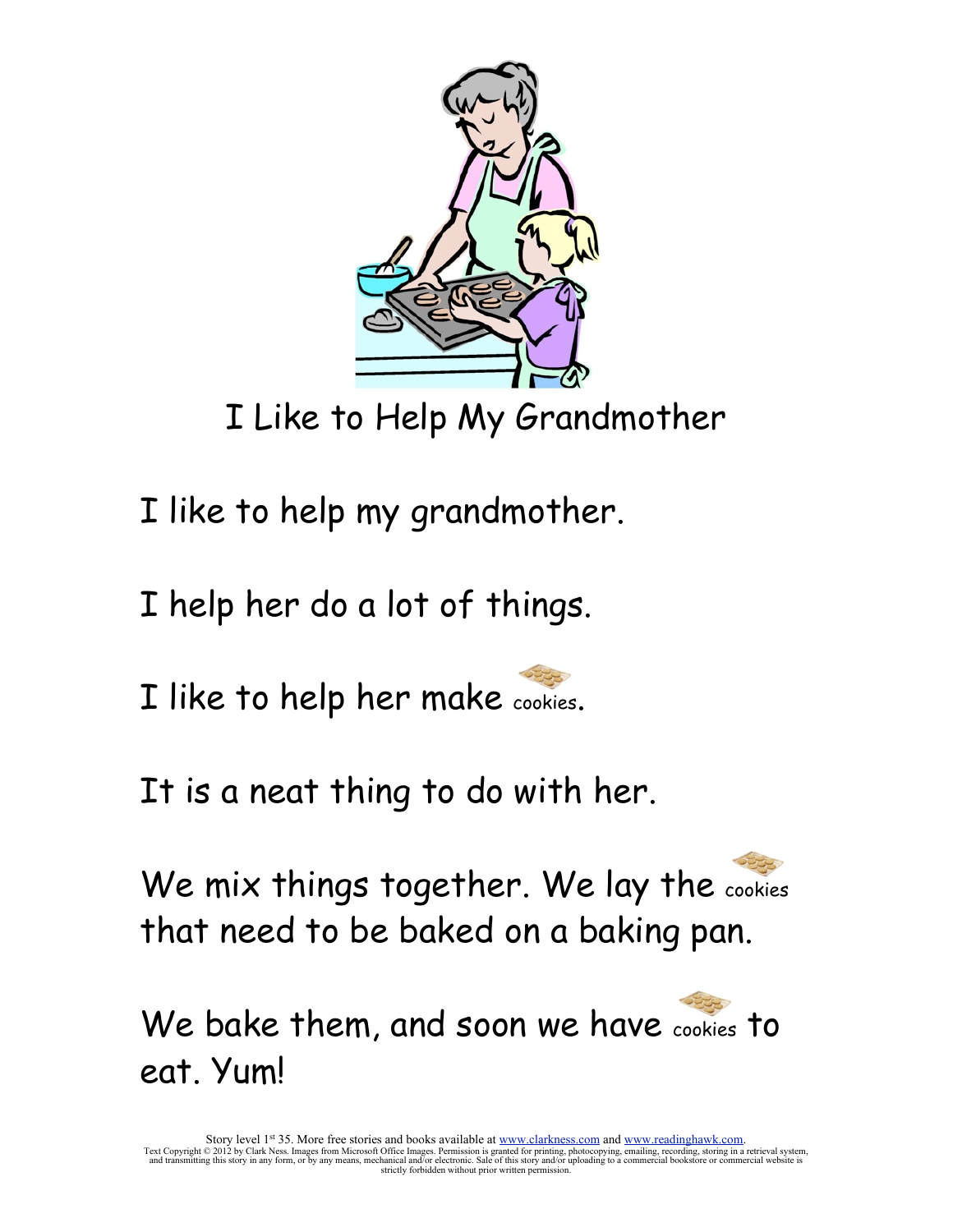

I Like to Make Art

I like to make art. It is a fun thing to do.

I sit on the floor and make cool works of art.

My cat sits and looks at me when I make my art.

He must think it is fun to just sit and see the art that I make.

I am happy that my cat seems to like my art.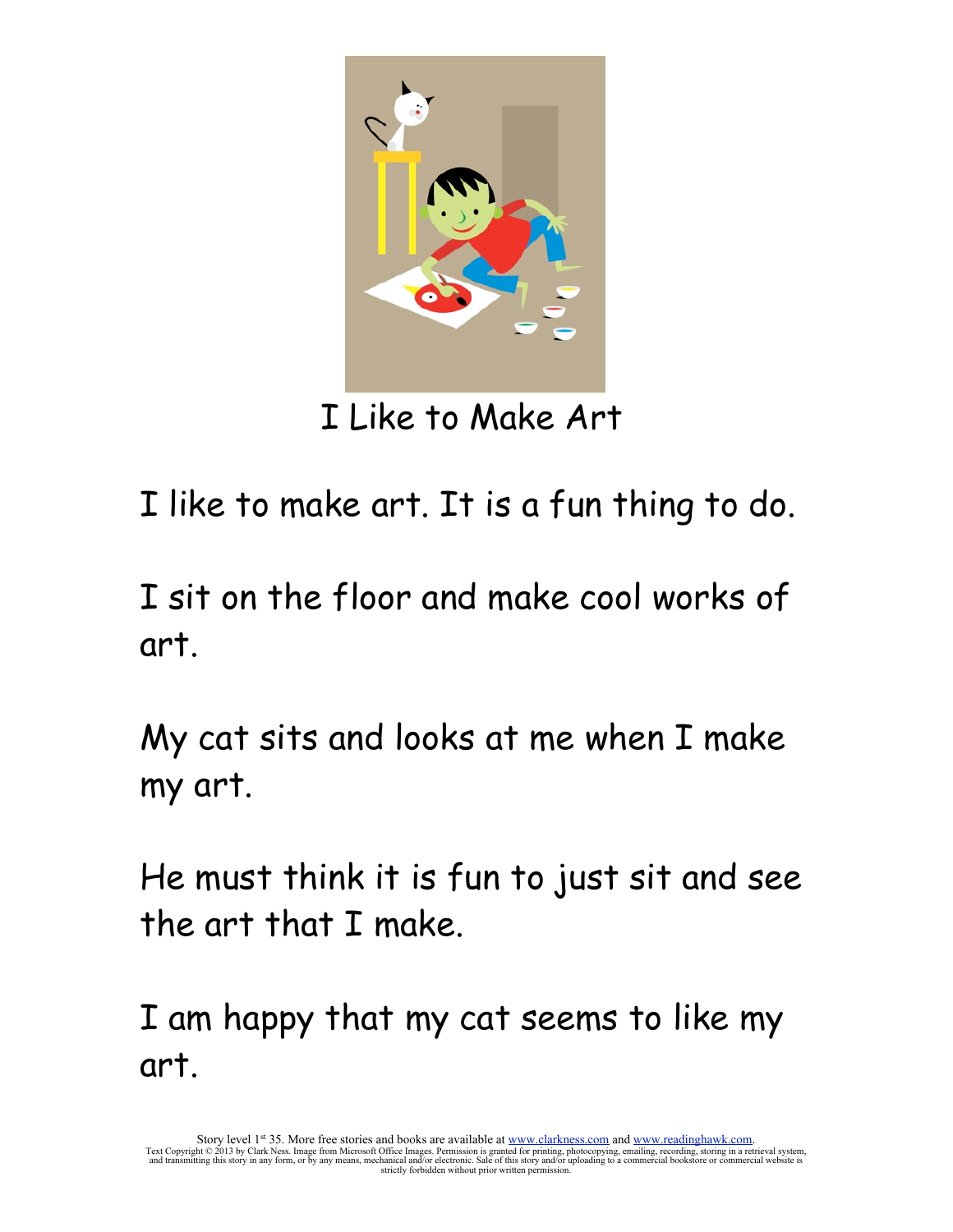

I Went to the Zoo

I went to the zoo last week.

I went with my mother, father and sister.

It was fun, and we stayed all day.

We got to see a lot of animals.

It was neat to see the zebras.

Zebras look like black and white horses.

I want to go back to the zoo next week.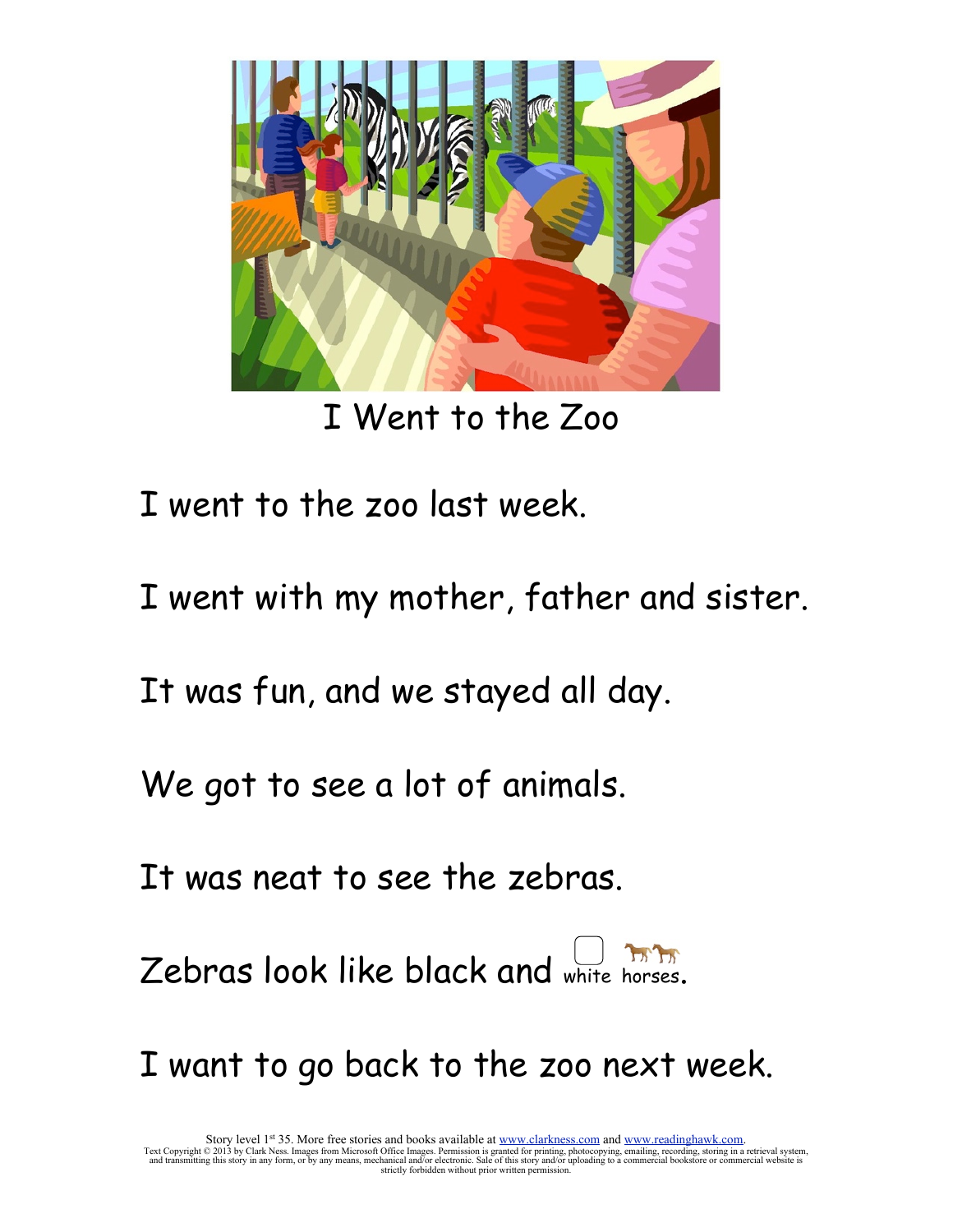

Jack the Fox and Nell the Rabbit

Jack is a fox, and he likes to read.

One day he was reading a great book.

Nell is a rabbit, and was getting a carrot from a garden.

Nell could see Jack coming. She was still.

Jack did not look up from his book but just kept going.

Nell was glad. Foxes like to go after rabbits.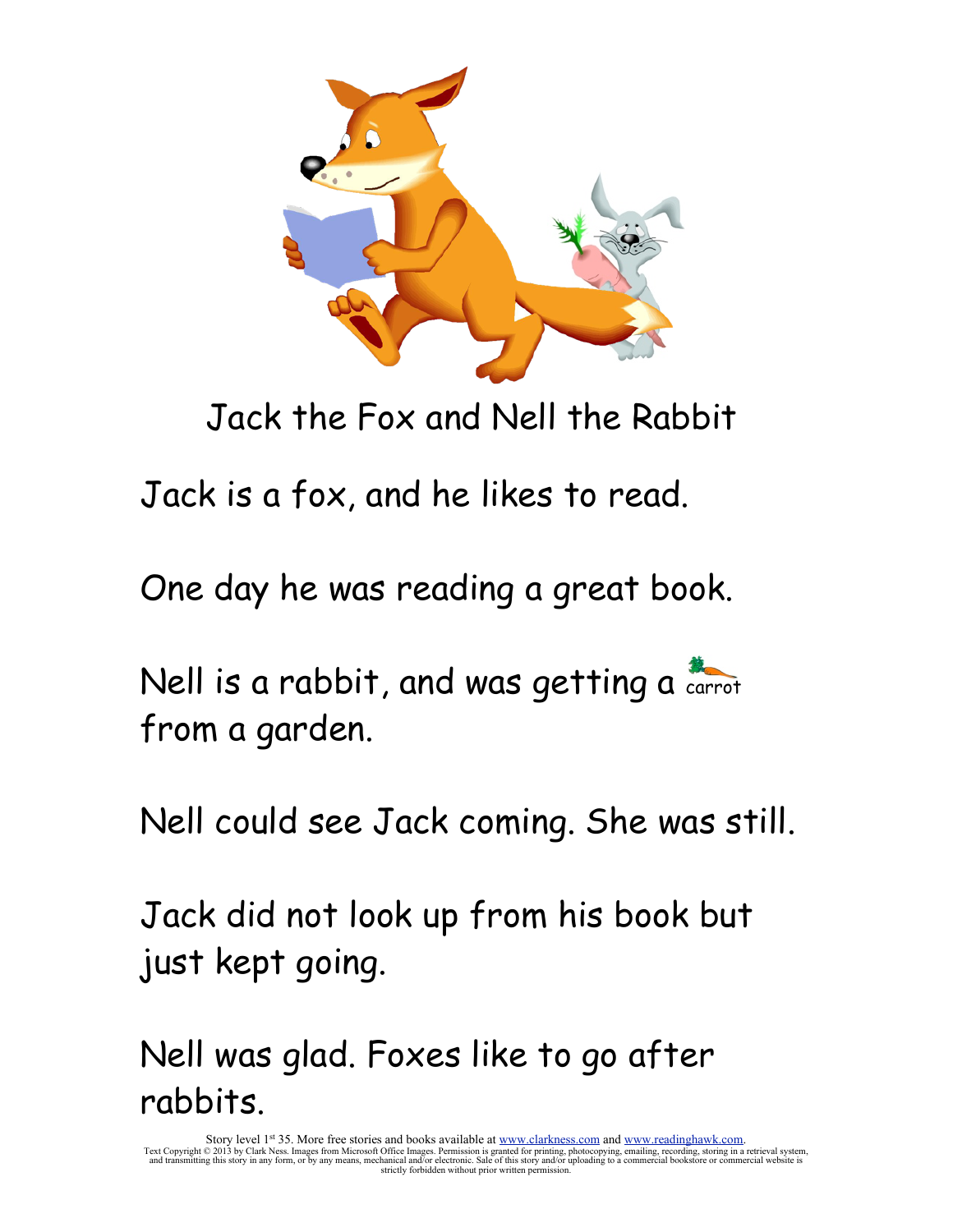

Sparky the Kangaroo

- I am Sparky the kangaroo.
- I like to jump.
- I also like to play basketball.
- I jump with the basketball and shoot.
- Whoosh! The ball goes into the basket.
- It is so cool when I make a basket.

Do you like to jump and shoot when you have a basketball?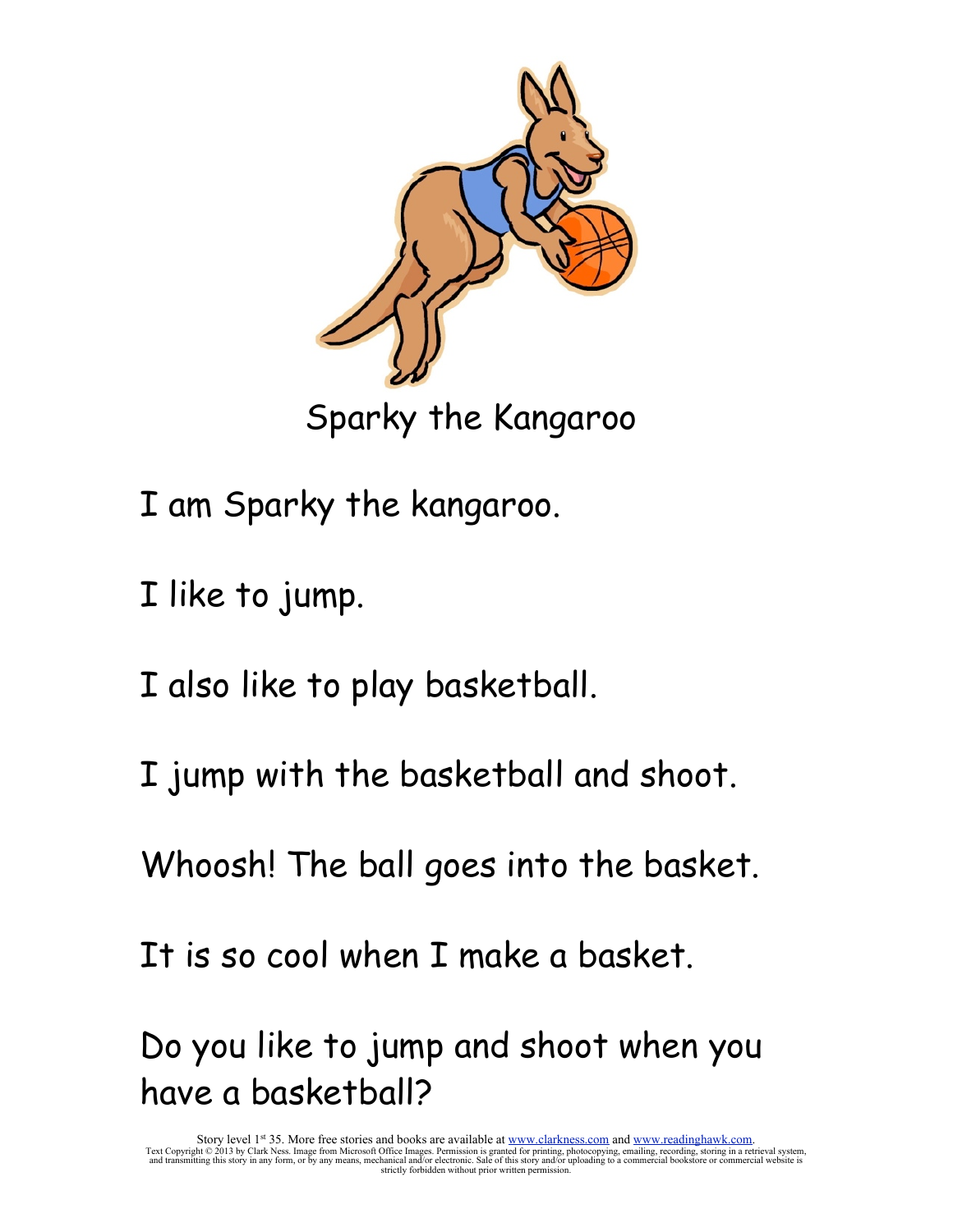

This Ball

Last week I got this ball.

My mom got it for me, and I like it.

It is so fun to play with.

I can run with it. I can kick it.

My friends and I can play with it together.

They think that this ball is neat.

I am so lucky to have this ball.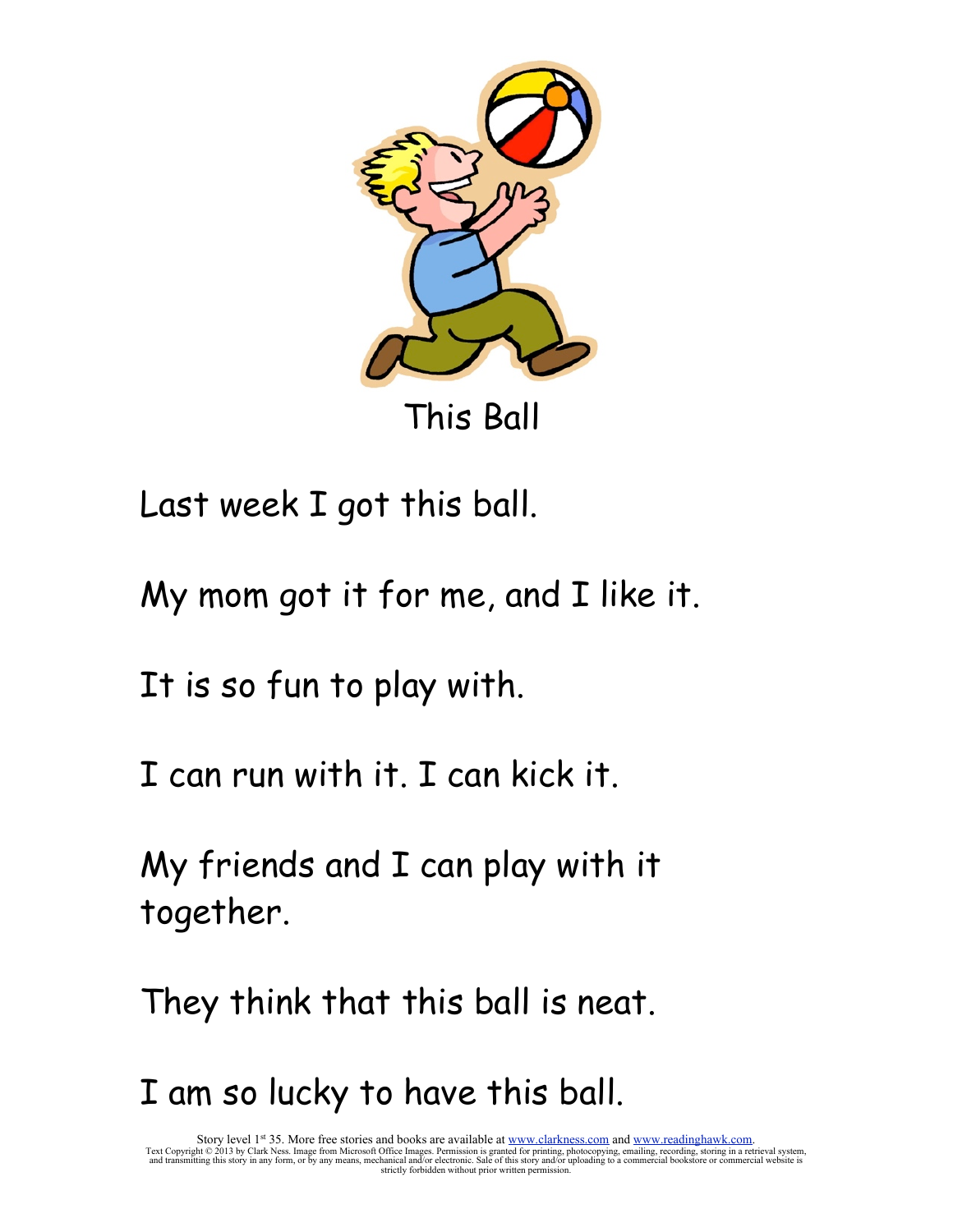

After we eat, the dishes need to be cleaned.

My mother and my father made the meal.

I help them by washing the dishes.

I am good at washing the dishes.

I work hard so the dishes are very clean.

My mother and my father are happy that I help by washing the dishes.